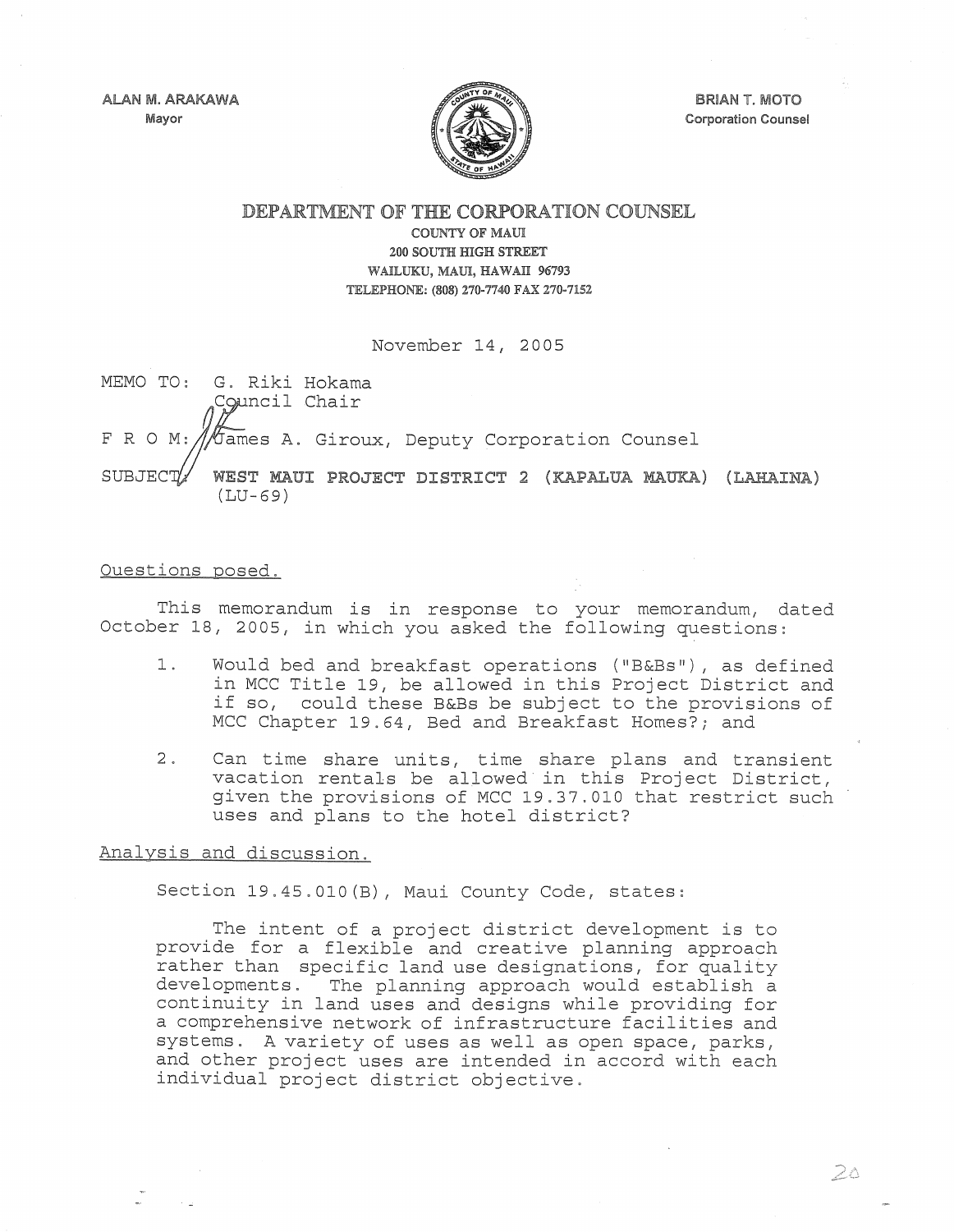G. Riki Hokama, Council Chair November 14, 2005 Page 2

The intent of the project district as a planning tool is to allow for a variety of uses, including bed and breakfast homes, time share units, time share plans, and transient vacation rentals, if appropriate, and approved by Council.<sup>1</sup> If the use is not included in the project district ordinance it is not permitted.

The proposed bill regarding the Kapalua Mauka project district does not allow for bed and breakfast homes.

Section 19.64.020, Maui County Code, states:

Bed and breakfast homes shall be permitted in accordance with the provisions established in each zoning district and as provided in this chapter.

Section 19.45.030(B), Maui County Code, states:

Other County laws shall apply within project districts, except to the extent that such laws conflict with requirements imposed pursuant to this chapter.

As currently drafted, the Kapalua Mauka project district bill does not include bed and breakfast homes as a permitted use in the project districtj therefore, such use will not be permitted in the Kapalua Mauka project district.

Pursuant to Section 19.45.030(B), Maui County Code, project district ordinance provisions control notwithstanding any conflicting provisions of the Maui County Code. As currently drafted, the Kapalua Mauka project district bill allows certain time share unit, time share plan and transient vacation rental uses. Therefore, pursuant to Section 19.45.030(B), Maui County Code, time share units, time share plans, and transient vacation

Project district land uses must conform to applicable state land use district designations. See § 19.45.030(C), Maui County rand due discrice designations. See 3 19:49:090(e), hadi codney<br>Code ("If a project district extends into the state rural, agriculture or conservation districts, that portion's land uses shall conform with all regulations for the specific state land use district. ") .